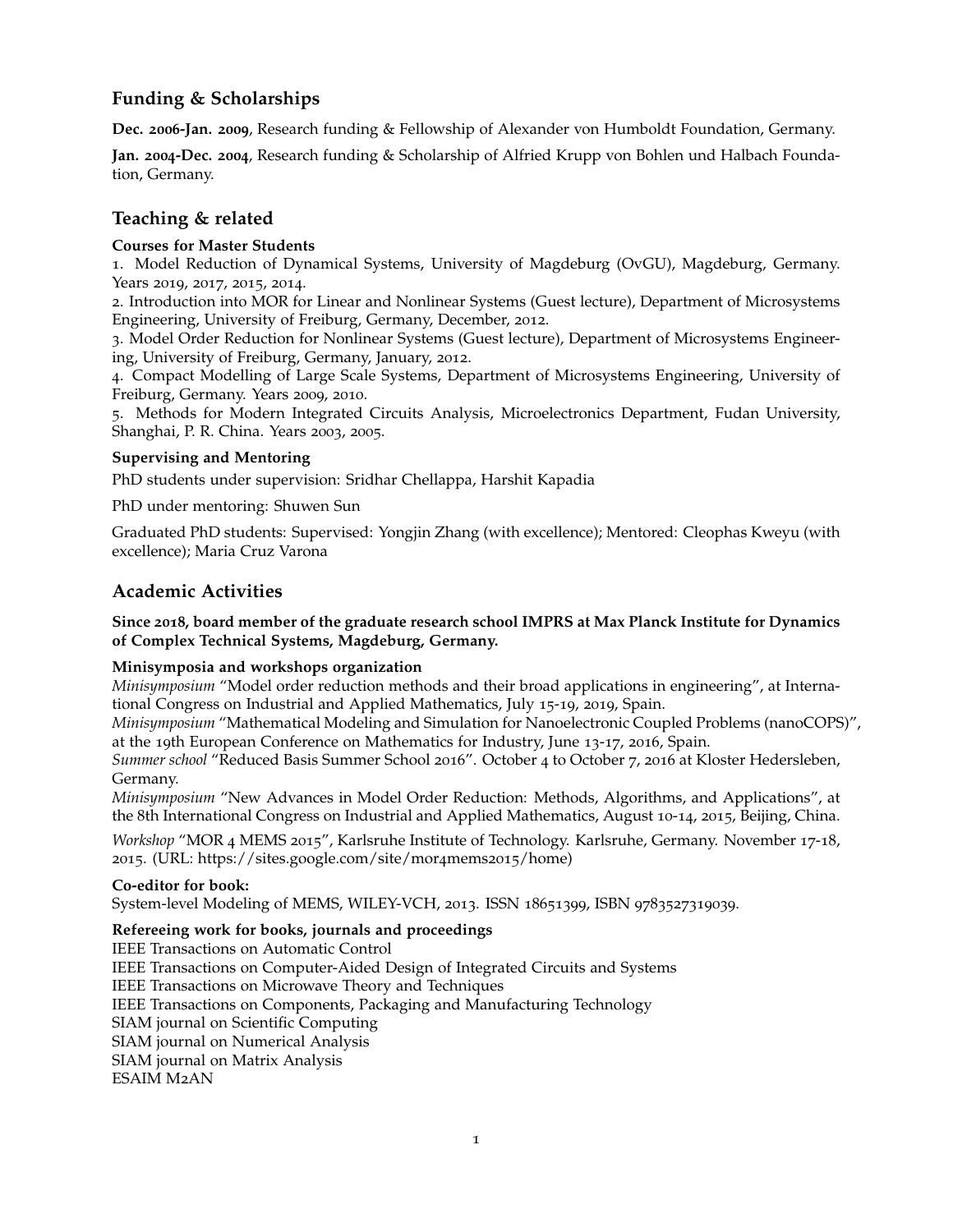Journal of Computational Physics AIAA journal Applied Numerical Mathematics BIT Numerical Mathematics ZAMM - Journal of Applied Mathematics and Mechanics Computer Methods in Applied Mechanics and Engineering Journal of Uncertainty Quantification Mathematical and Computer Modelling of Dynamical Systems Computational and Applied Mathematics Advances in Computational Mathematics Systems and Control Letters Journal of the Franklin Institute The European Journal of Control Linear Algebra and its Applications Mathematics and Computers in Simulation Journal of Low Frequency Noise, Vibration & Active Control Model reduction for circuit simulation, Lecture Notes in Electrical Engineering 74, Springer. ISSN 18761100, ISBN 9789400700888. Computational Optimization and Applications IEEE/CAA Journal of Automatica Sinica IET Circuits, Devices & Systems Mathematical and Computer Modelling of Dynamical Systems System-level Modeling of MEMS; *Volume 10, Advanced Micro & Nanosystems*, WILEY-VCH, 2013. ISBN/ISSN: 9783527319039. Chemical Engineering Science IETE Journal of Research Proceedings of Mathematics in Industry-Scientific Computing in Electrical Engineering (SCEE 2008, 2016), Springer. ISBN 9783642122934. Proceedings of Mathematical Modelling - 9th MATHMOD 2018.

### **Invited scientific reports**

1. Report invited by Prof. Shufang Xu, Beijing University. Location: Morningside Center of Mathematics Chinese Academy of Sciences. Topic of talk: "Macromodelling of Large-scale Systems".

2. Report at IMTEK, Department of Microsystems Engineering, University of Freiburg. Topic of talk: "A Fully Adaptive Scheme for Model Order Reduction Based on Moment Matching ".

#### **Conference presentations**

1. 2019 European Numerical Mathematics and Advanced Applications Conference (ENUMATH 2019). Sept. 30-Oct. 04, 2019, Egmond aan Zee, The Netherlands. Topic of talk: "Efficient Error Estimator for MOR of Linear (non-)Parametric Systems".

2. 4th Workshop on Model Reduction of Complex Dynamical Systems ( MODRED 2019). 28-30, August, 2019, Graz, Austria. Topic of talk: "Efficient Error Estimator for MOR of Linear Non-parametric and Parametric Systems".

3. 9th International Congress on Industrial and Applied Mathematics (ICIAM 2019). 15-19, July, Valencia, Spain. Topic of talk: "Adaptive parameter sampling using surrogate error model".

4. 9th International Congress on Industrial and Applied Mathematics (ICIAM 2019). 15-19, July, Valencia, Spain. Topic of talk: "Efficient Error Estimator for MOR of Linear Parametric Systems".

5. 2019 IEEE/MTT-S International Microwave Symposium (IMS 2019), 2-7 June, 2019, Boston, USA. Topic of talk: "Efficient Error Estimator for Model Order Reduction of Linear Parametric Systems".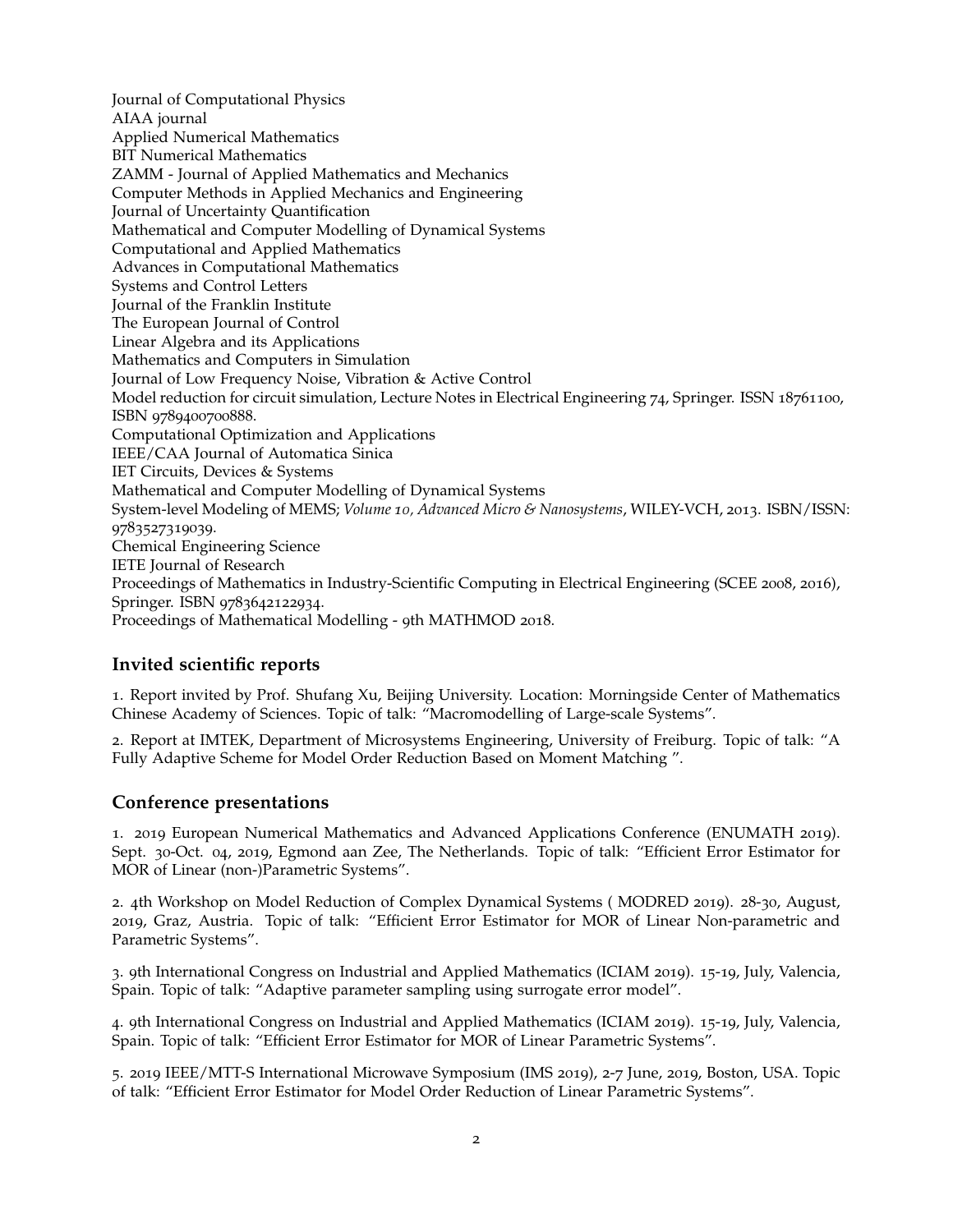6. 2019 IEEE MTT-S International Conference on Numerical Electromagnetic and Multiphysics Modeling and Optimization (NEMO 2019), 29-31 May, 2019, Boston, USA. Topic of talk: "An Adaptive Method for Interpolating Reduced-Order Models Based on Matching and Continuation of Poles".

7. Workshop Tegernsee, 8-10, May, 2019. Tegernsee, Germany. Topic of talk: "New Error Estimator for MOR of Linear Parametric Systems".

8. 2018 IEEE MTT-S International Conference on Numerical Electromagnetic and Multiphysics Modeling and Optimization (NEMO 2018), 08-10 August, 2018, Reykjavik, Iceland. Topic of talk: "Interpolation of Reduced-Order Models Based on Modal Analysis".

9. 6th European Conference on Computational Mechanics (ECCM 6) and 7th European Conference on Computational Fluid Dynamics (ECFD 7), 11 – 15 June 2018, Glasgow, UK. Topic of talk "An Adaptive Basis-Enriching technique for POD-Greedy Algorithm".

10. *Plenary talk* at 11th International Conference on Scientific Computing in Electrical Engineering (SCEE 2016), October, 2016, St. Wolfgang/Strobl, Austria. (Joint talk with Peter Benner) Topic of talk: "PMOR for ET Simulation Parametric Model Order reduction for Electro-thermal Simulation in Nanoelectronics".

11. Computational Methods for High Dimensional Problems Workshop, Tegernsee, Germany, May 1-4, 2016. Topic of talk: "Adaptive simultaneous adjustment of POD and DEIM basis".

12. Numerical Solution of Differential and Differential-Algebraic Equations (NUMDIFF-14), September, 2015, Halle, Germany. Topic of talk: "Model Reduction of Quadratic Bilinear Descriptor Systems using Parametric Reduction Techniques with Error Estimation".

13. International Congress on Industrial and Applied Mathematics (ICIAM 2015), August, 2015, Beijing, China. Topic of talk: "A New Error Bound for Parametrized Nonlinear Dynamical Systems".

14. SIAM Conference on Computational Science and Engineering (SIAM CSE), March, 2015, Salt Lake City, USA. Topic of talk: "An efficient output error bound for model order reduction of parametrized nonlinear evolution equations".

15. 8th Vienna International Conference on Mathematical Modelling (MATHMOD 2015), February, 2015, Vienna, Austria. Topic of talk: "A new error estimation for model order reduction of parametrized evolution equations".

16. 2014 SIAM annual meeting, July, 2014, Chicago, USA. Topic of talk: "An Efficient Output Error Bound for Reduced Basis Methods Applied to Parametrized Evolution Equations".

17. Scientific Computing in Electrical Engineering, SCEE2014, September, 2014 Wuppertal, Germany. Topic of talk: "An a posteriori error bound for reduced order modeling of micro- and nano-electrical( mechanical) systems".

18. The 18th European Conference on Mathematics for Industry, June, 2014, Taormina, Italy. Topic of talk: "Automatic parametric model order reduction using an a posteriori output error bound".

19. Workshop on Model Reduction of Complex Dynamical Systems, December, 2013, Magdeburg, Germany. Topic of talk: "An a posteriori output error bound for linear parametric systems".

20. MAC workshop on Adaptive and Local Model Order Reduction with Machine Learning for Parametrized Systems, Sept., 2013, Technical University of Munich, Germany. Topic of talk: "An a posteriori error bound for linear parametric systems".

21. Model Reduction and Approximation for Complex Systems 2013, Workshop at the Centre International de Rencontres Mathematiques June, 2013, Marseille, France. Topic of talk: "An a posteriori error bound for Krylov subspace based PMOR".